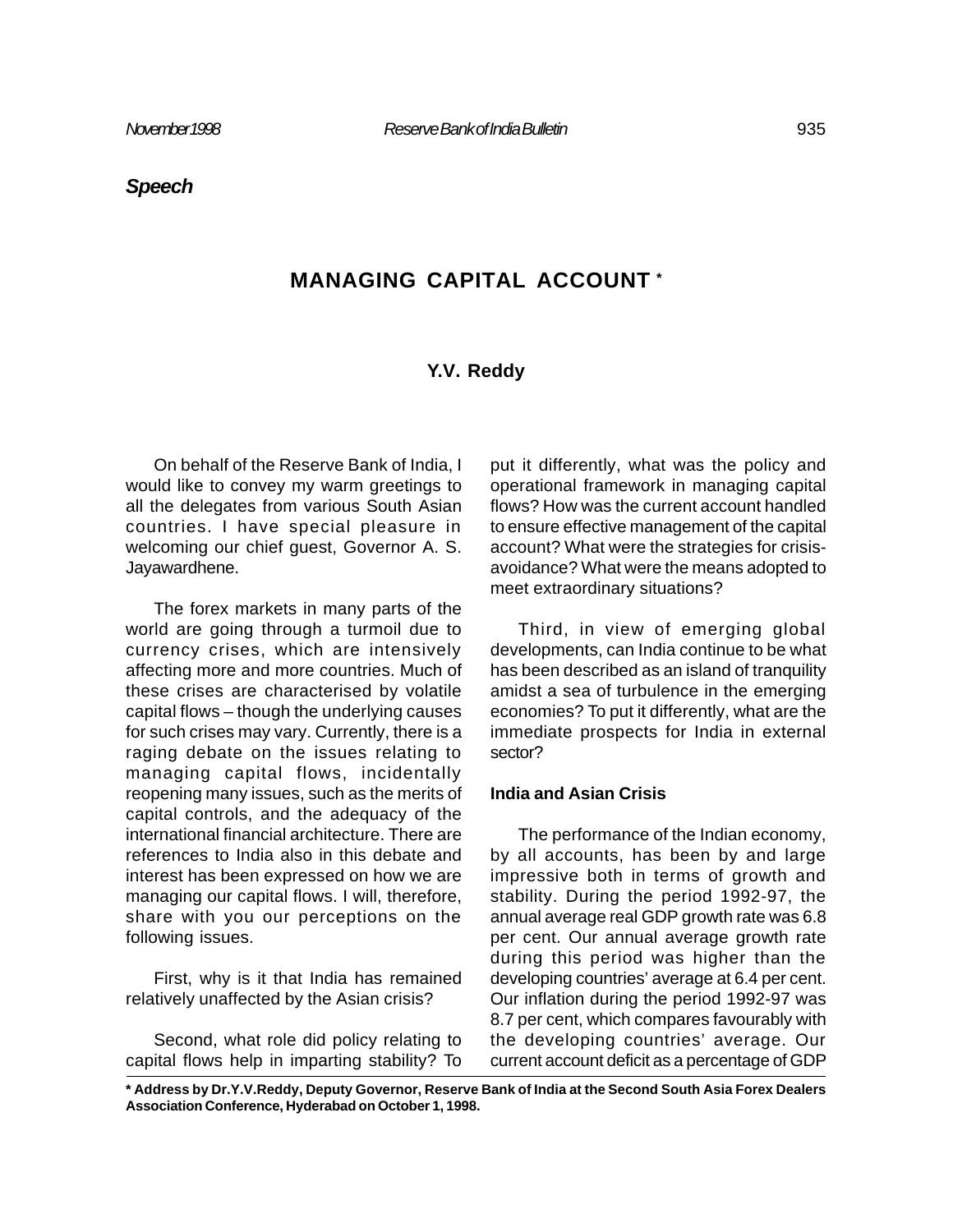was only 1.3 per cent during this period. Foreign exchange reserves went up from US \$ 9.2 billion in 1991-92 to US \$26.4 billion as end-March 1997.

The data that I have just presented will show that our fundamentals are strong making it less vulnerable to contagion, and this is clear from our performance in 1997-98 also, when the crisis struck East Asia. During 1997-98, real GDP growth has been estimated at 5.1 per cent, a decline from the previous year's growth of 7.5 per cent, mainly attributable to a significant decline in agricultural output. The rate of inflation as measured by the wholesale price index declined in 1997-98 to 5.3 per cent on a point to point basis. In 1997-98, the current account deficit continued to be low at 1.7 per cent of GDP and there was accretion to foreign exchange reserves to the tune of \$ 3 billion.

The reason as to why we escaped the contagion can be analysed in terms of the policies that we have been pursuing in areas where serious concern has been expressed in the context of the Asian crisis. Investments as a percentage of GDP has been reasonably steady in the recent past at around 27 per cent on an average and about 95 per cent of this was financed by domestic savings. In managing our external account, we ensure a sustainable current account deficit, strictly control reliance on short-term external debt, limit access to external debt, and emphasise productive use of such debt. We do encourage Foreign Direct Investment and portfolio investments through foreign institutional investors as the main source of non-debt creating capital inflows. Also, exchange rate is market determined, which the RBI closely monitors, and when warranted makes purchases and sales of foreign currency to ensure orderly conditions in forex markets. We undertook early in the reform period,

financial sector reforms - especially banking reform, which included strengthening the regulatory framework, imposing prudential norms and reducing non-performing assets. We discourage banks' investments in real estate and stock markets. Corporates' exposure to debt, especially external debt, is within reasonable limits. As compared with other central banks, there is widely recognised transparency in operations of the Reserve Bank of India. There is, therefore, reason to believe that it is not just chance but sound macro-economic management which saved us from the South East Asian contagion. It is, nonetheless, necessary for us to learn from the experience of the Asian crisis.

### **Policy Frame**

The broad approach to reform in the external sector after the Gulf crisis was laid out in the Report of the High Level Committee on Balance of Payments chaired by Dr. C. Rangarajan, currently the Governor of Andhra Pradesh. It recommended, *inter alia,* liberalisation of current account transactions leading to current account convertibility; compositional shift in capital flows away from debt to non-debt creating flows; strict regulation of external commercial borrowings, especially short-term debt; discouraging volatile elements of flows from non-resident Indians; gradual liberalisation of outflows; and disintermediation of Government in the flow of external assistance. The Committee also recommended the introduction of a market-determined exchange rate regime while emphasing the need to contain current account deficit within limits. The policy framework for external sector based on the Rangarajan Committee Report was implemented along with policy changes in trade, industrial and financial sector.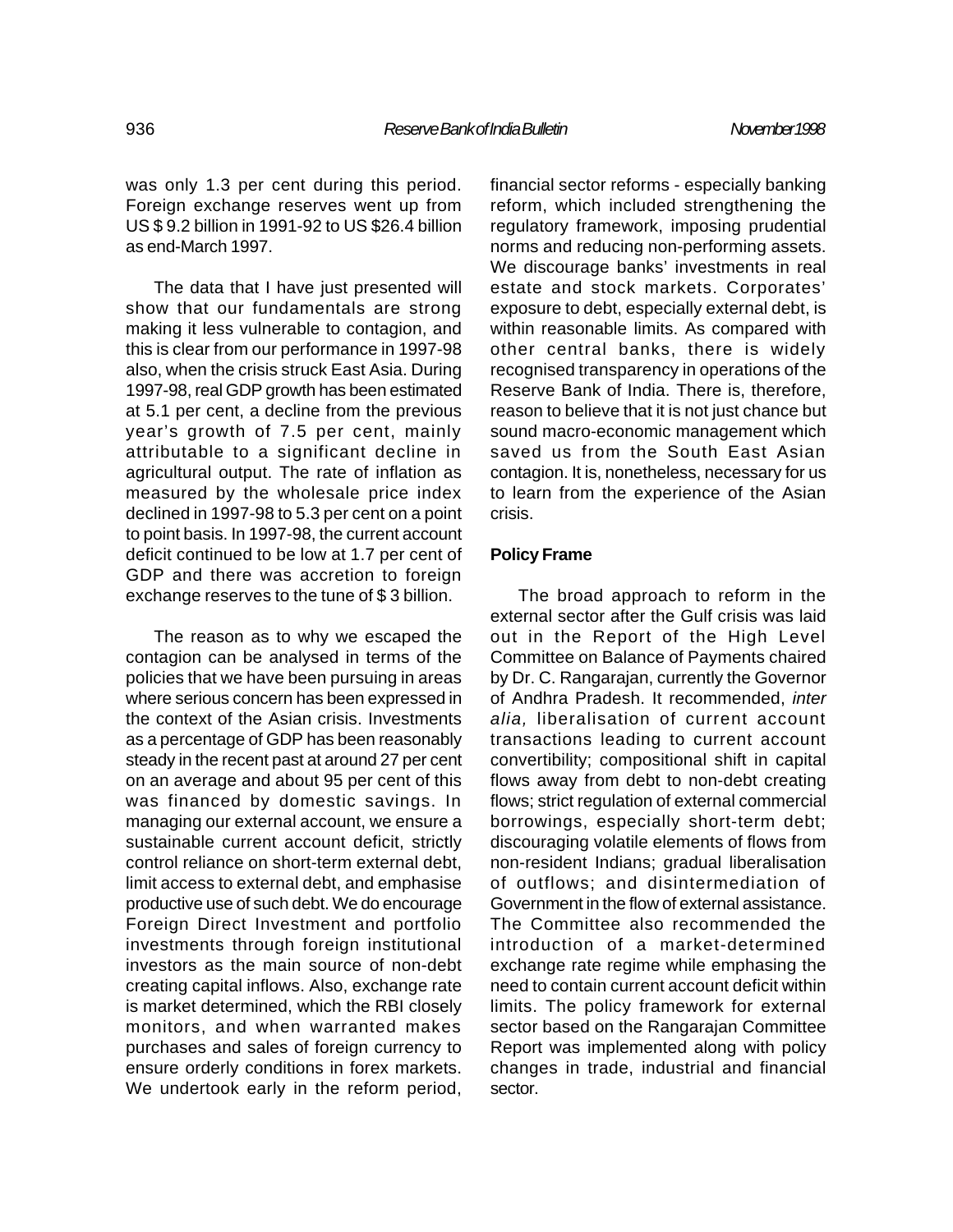Under trade policy, there has been a virtual elimination of licensing, a progressive shift of restricted items of imports to Open General Licence (OGL), and lowering of tariff barriers. Industrial policy has been characterised by delicensing, removal of monopoly clauses defining large industrial houses and removal of most reservations for public sector enterprises. The reforms in the area of financial sector were guided by recommendations of Narasimham Committee. Alongside the deregulation of the banking industry including entry for new private sector banks, the general thrust of monetary policy has been towards reduction in pre-emptions, greater recourse to open market operations, deregulation of interest rates and widening and deepening of financial markets. Simultaneously, measures have been undertaken to strengthen the institutional framework in banking, nonbanking financial companies, financial institutions and stock markets through prudential norms, capital adequacy stipulations, improvements in payments and settlement mechanisms and strengthening of the supervisory framework. Institutional measures have also included recapitalisation of banks, improvements in debt recovery and most important, setting up of the Board for Financial Supervision and strengthening Bank's supervisory mechanisms. A second Narasimham Committee has given a road map for further reform of Banking Sector.

We have taken various measures to ensure that the banking system does not get into a maturity mismatch bind. With a view to encouraging banks to mobilise longer-term deposits, we increased the interest rate ceiling on FCNR(B) deposits above one year while simultaneously reducing the ceiling on such deposits below one year. Banks have been asked to monitor unhedged foreign currency exposures of their clients. Draft guidelines for Asset-Liability management have been prepared and after discussion with banks will be put in place. We are monitoring the liquidity position in the economy very closely.

Fiscal adjustment has been undertaken and a very significant measure is that the system of automatic monetisation of the fiscal deficit was replaced by a system of Ways and Means Advance.

In brief, reform in the external sector was meshed with reform in other related sectors and within the external sector reform, capital flows were managed keeping in view the needs of efficiency and stability. There was a fairly smooth movement from an administered exchange rate system to a market determined exchange rate, and the Reserve Bank always ensures that volatility and speculative elements are curbed through both direct and indirect measures.

#### **Operational Framework**

Based on the policy frame and the projected financing requirement for each year, management of the capital account is operationalised through procedures for foreign direct investment, portfolio investment, external commercial borrowings, NRI deposits, and outflows.

The broad approach to targeting of foreign direct investment has been through a dual route, i.e., automatic and non-automatic. Where the approval is automatic, activities and extent of ownership are listed while in regard to the rest, a case by case approval by a high powered Board is adopted.

Portfolio investments are restricted to select players, viz., Foreign Institutional Investors (FIIs). They could, subject to some restrictions, operate in equity and debt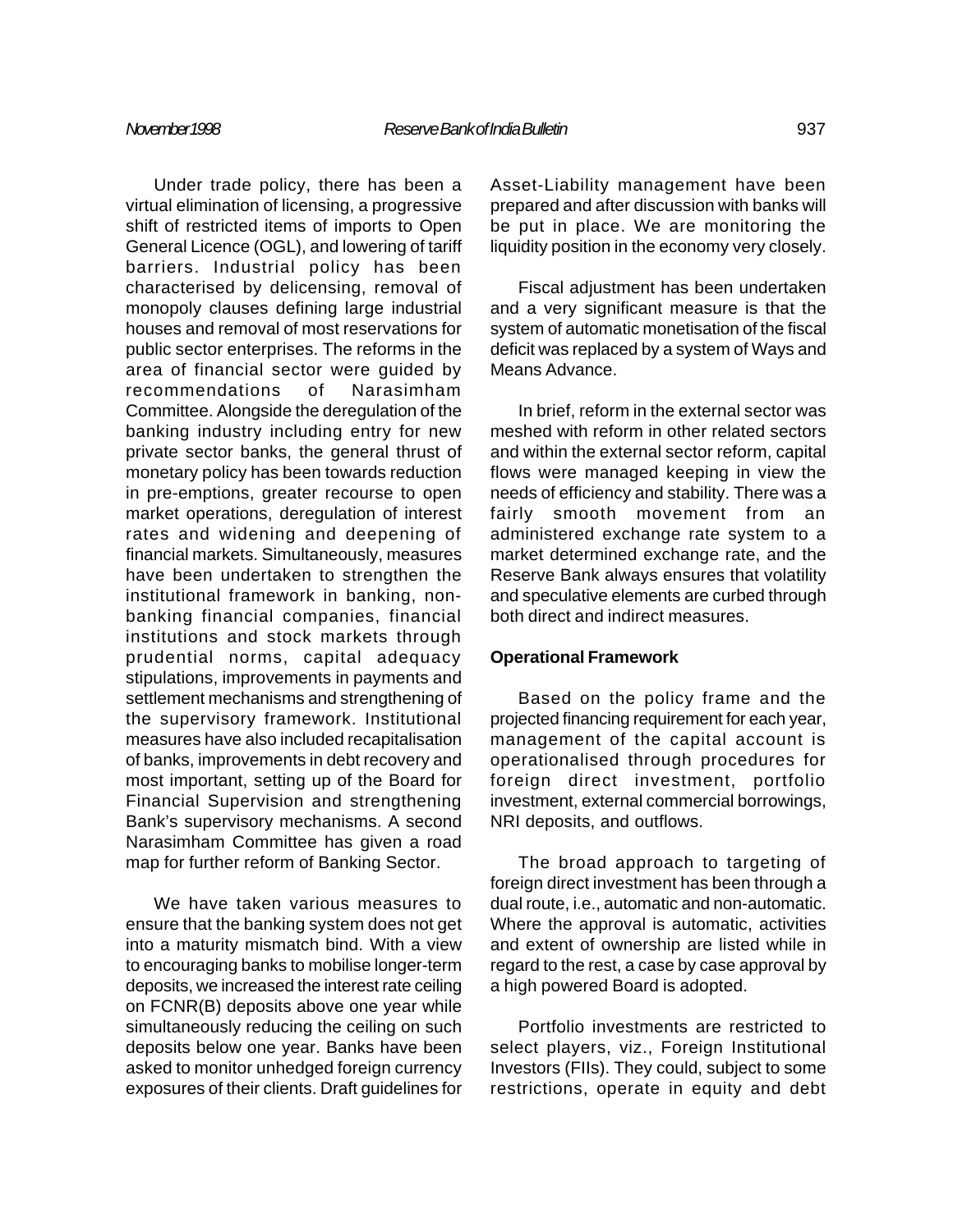markets. FIIs are permitted to invest in equity subject to a ceiling of 10 per cent for individual FII in a single company and 30 per cent collective investment ceiling in a single company. Indian corporates are permitted, again through a process of approval of individual cases satisfying general guidelines, to access funds through Global Depository Receipts and Euroconvertibles.

The approach to external commercial borrowings has been one of prudence, with self imposed ceilings on commitments and a careful monitoring of the cost of raising funds as well as their end-use. External commercial borrowings are subject to a 'dual route' viz.; a small component of automatic and a major part through case by case approval, based on the size and sector. Short-term debt, including trade-related payments beyond 180 days, is subject to strict case by case approval of purpose, amount and terms. An overall annual ceiling is kept for all debt flows - both for short-term and medium to long-term.

In respect of NRI deposits, control over inflows is exercised through specification of interest rates or interest rate ceilings for different maturities in respect of deposits in select schemes, while, more generally, variable reserve requirements are stipulated for encouraging or discouraging such flows.

As regards external assistance, both bilateral and multilateral flows are administered by the Government of India.

In respect of capital outflows, the approach has been to facilitate direct overseas investment through joint ventures and wholly owned subsidiaries and provision of financial support to promote exports, especially project exports from India. There are dual routes, namely automatic and case by case and there is an aggregate annual ceiling for such approvals. Exporters and exchange earners have also been given permission, on a selective basis, to maintain foreign currency account and use them for permitted purposes which facilitate their overseas business promotion and growth.

#### **Current Account Management**

When India adopted current account convertibility in 1994, it was recognised, as emphasised by the Rangarajan Committee, that there could be capital outflows in the guise of current account transactions. Hence, certain safeguards were built into the regulations relating to current account transactions.

First, the requirement of repatriation and surrender of export proceeds was continued. Exporters were, however, allowed to retain a portion of their earnings in foreign currency accounts in India which could be used for approved purposes, thereby avoiding costs of conversion and reconversion.

Secondly, all authorised dealers were allowed to sell foreign exchange for underlying current account transactions which could be readily identified and supported by some documentary evidence.

Thirdly, indicative value limits were given for different kinds of transactions so that the amounts sold were reasonable in relation to the purpose. For higher amounts, the banks had to approach the RBI. This operational framework for current account enabled effectiveness of management of capital account.

Fourthly, the RBI has been taking active interest in the development of money, Government Securities and forex markets. A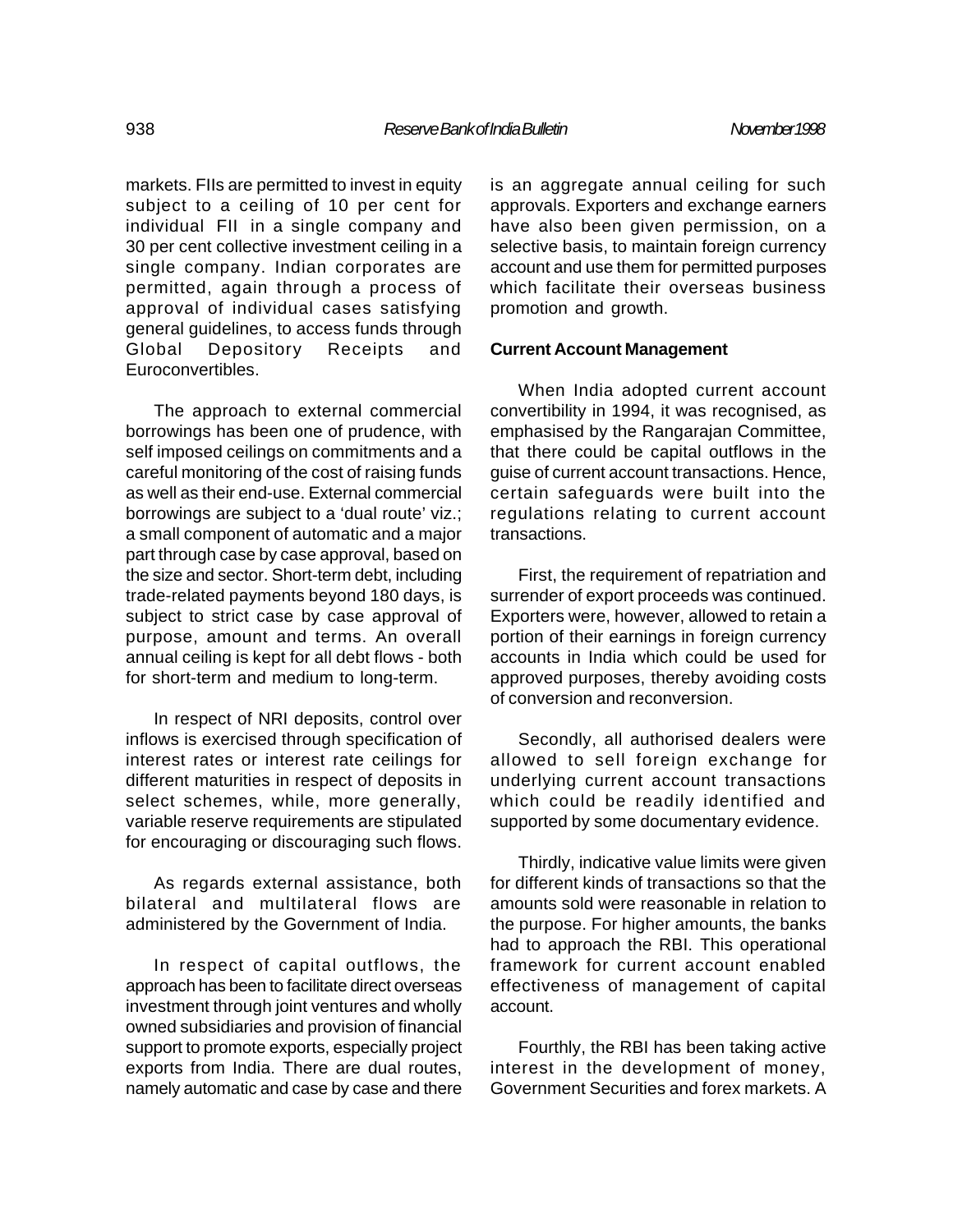proactive interest in the development of these markets has also enabled effective management of the current and capital accounts.

Fifthly, while ensuring orderly and cautious deregulation, every effort has been made to improve the information base on major transactions in the forex markets with respect to its nature and magnitude. Constant improvements are made to enable the appropriateness, timeliness and quality of information base. The insistence on adequate and timely details from Authorised Dealers in forex markets also helped in fine tuning the management of current and capital accounts.

It must be noted that we insist as a general rule that foreign currency transactions take place for financing defined underlying transactions. No doubt, genuine hedging of exposures under specified conditions is allowed. Transactions merely involving currency exchange or with pure speculative motive are viewed with serious disfavour. This consistent approach has lent credibility to the management of both current and capital transactions.

As explained by Governor Jalan, the objective of the current policy in regard to foreign exchange market is to maintain orderly conditions in the financial markets. The policy is aimed at preventing any destabilising speculation in the market while at the same time facilitating foreign exchange transactions at market rates for all permissible purposes.

## **Crisis-Avoidance**

It would not be appropriate to conclude that managing capital flows on the above lines, however efficient, will ensure that there

would be total tranquility in the capital flows. In fact, even with a managed capital account, we had to contend with occasional surges in capital flows between 1993 and 1997. In general, the short-term response has taken a number of forms, viz., raising of reserve requirements, reviewing the pace of removal of restrictions on capital inflows, relaxation of end-use specifications, liberalisation of capital outflows, partial sterilisation through open market operations, and deepening the foreign exchange market by routing an increased volume of transactions through the market.

The prolonged stability in the exchange rate of the rupee from March 1993 came under stress in the second half of 1995-96. In response to the upheavals, the RBI intervened in the market to signal that the fundamentals were in place and to ensure that market correction of the exchange rate was orderly and calibrated. Exchange market intervention was supported by monetary policy action to withdraw liquidity. The pressures intensified towards the end of January 1996 and the first week of February 1996. The Reserve Bank undertook a number of measures to encourage the faster realisation of export proceeds and to prevent an acceleration of import payments. The interest rate surcharge on import finance was raised, the scheme of post-shipment export credit denominated in foreign currency was scrapped and the RBI continued to intervene actively in the spot, forward and swap markets.

The year 1997-98 and the first quarter of 1998-99 posed severe challenges in exchange rate management in the face of the threat of external contagion and other uncertainties. Distinct phases of exchange rate movements and response of the RBI can be identified. During April to September 1997, excess supply conditions prevailed in the market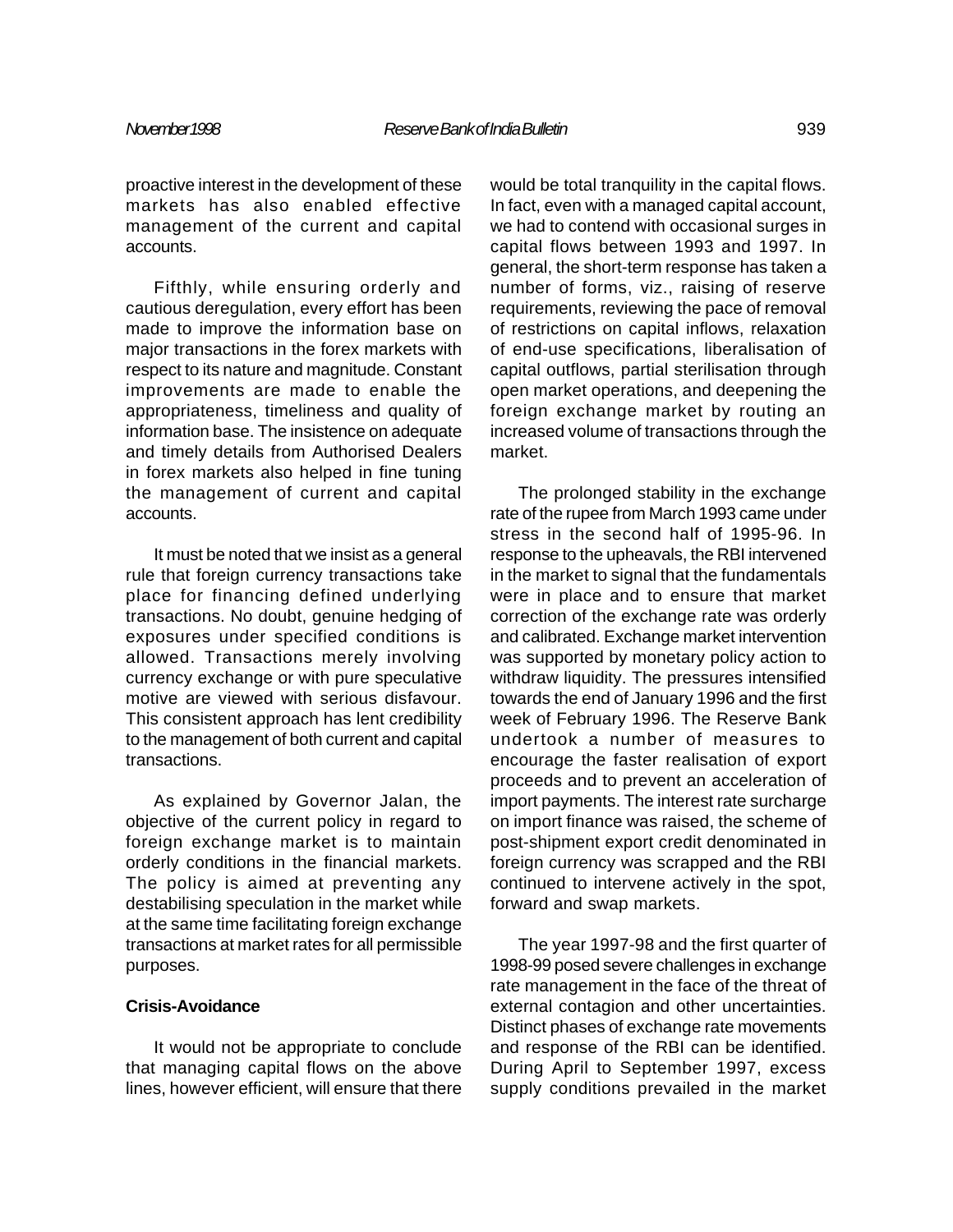and the Reserve Bank undertook large net purchases of foreign currency. From September 1997 to mid-January 1998, acute exchange market pressure was staved off through sale of foreign currency, coupled with administrative measures such as restricting certain forward contracts and monetary policy measures. Mid-January to April 1998 marked the return of stability and enabled rolling back of tight monetary measures introduced in January 1998.

When the foreign exchange market was characterised by considerable uncertainties in May to June 1998, several measures were announced by the RBI in June 1998 to reverse the demand-supply mismatches in the market. The market responded positively to these measures, but in August 1998 there were fluctuations in the exchange rate in view of international developments. The RBI again undertook strong administrative and monetary measures, which included increase in the repo rate and the cash reserve requirement of banks.

A vigilant and proactive policy by the RBI was, therefore, essential to avoid crisis in a highly unsettled atmosphere in international currency markets.

## **Managing Extraordinary Event**

An extraordinary situation arose consequent upon imposition of sanctions and the issue of Resurgent India Bonds (RIBs) is an interesting example of management of capital account in such a situation. The RIBs were designed to compensate for the extraordinary events in 1998-99, which may result in some shortfall in the normally expected level of capital inflows though current account deficit would continue to be well within 2 per cent of GDP. Due to the sudden developments in 1998-99, a

temporary disruption in capital flows, especially debt flows was anticipated. Instead of dipping into currency reserves, which may affect sentiment adversely, or cutting current account deficit through drastic import cuts, which would affect real economic activity, the alternative was to enhance debt flows at the least possible cost. There was a need to offset the adverse negative market sentiment created in the international capital markets due to downgrading of India's sovereign rating to non-investment grade. This could be done by demonstrably raising debt resources at a cost lower than that any organised financial intermediary was prepared to provide in the context of the rating downgrade. Raising resources through sovereign borrowing was considered to be time consuming and in any case inadvisable as a maiden offering under adverse circumstances. At the same time, it was necessary to ensure that amounts so obtained were restricted quantitatively to meet essential needs as a replacement for normal debt flows by keeping an option for premature closure. Furthermore, we had to ensure that the borrowing had an appropriate medium-term maturity, say five years. RIBs, which are essentially in the nature of foreign currency deposits on par with FCNR (B), were devised keeping in view these considerations. It was also necessary for the RBI to ensure that these funds do not disrupt the money, forex or government securities market.

There have been three main points of criticism regarding RIBs, i.e., on cost of raising RIBs, substitution of FCNR(B) deposits and exchange rate guarantee.

 A total amount of US \$ 4.23 billion has been mobilised at a moderate cost under difficult international environment and recent downgrading of our credit rating. Some have called it the deal of the year. To quote an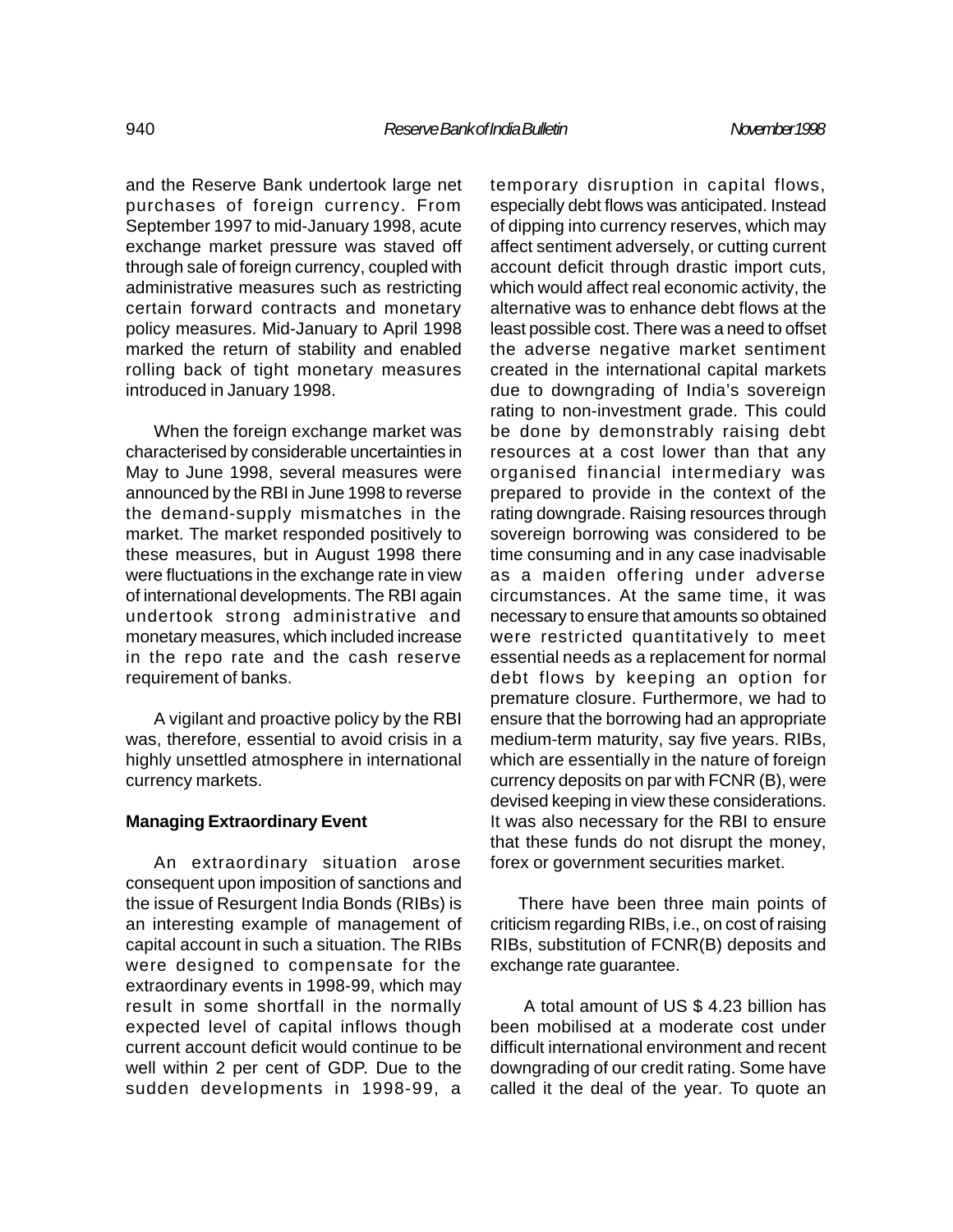international investor, "… the cost at which funds have been raised imply a perceived sovereign rating three to four notches higher than current levels. For comparison sake China's 2003 Yankee Bond Issue, rated A3 by Moody's trades at a spread of 280 basis points (on August 21) over the ten year US Treasury implying a dollar yield of 7.90 per cent and the RIB issue is not even sovereign risk."

On the second point, as most of the banks that have actively mobilised RIBs, may be aware by now, there has been limited substitution from FCNR(B) deposits and moreover, to the extent there has been substitution, it would result in elongation of the maturity of deposits to five years, while at the same time bringing into the country actual foreign exchanges that is presently kept unswapped.

In regard to the exchange guarantee extended, it is recognised that under normal circumstances, issuance of such guarantee is inadvisable. However, it can be legitimately held that the recent times have been far from normal. In return for a specific guarantee on RIBs, the Government can claim benefits in four ways, viz., addition to forex reserves, support to macro-economic environment and sentiment, indirect support for its own borrowing programme and resources for infrastructure development, including for public sector entities. It can also be argued that Government bears exchange risk in regard to bilateral and multilateral flows for its use or for onlending. Moreover, given the Indian track record on prudent macroeconomic management, the burden of the exchange guarantee could be said to be manageable.

### **Prospects**

The trend growth rate of real GDP in India during the nineties so far has averaged at 6.1

per cent per annum as against 5.4 per cent in the eighties. Taking the entire 17-year period from 1980-81 to 1997-98 India's trend growth has averaged at 5.8 per cent per annum, which is significantly higher than the trend, annual average rate of 4.7 per cent for the developing countries and 2.4 per cent for the advanced countries. The performance during 1997-98 also revealed considerable resilience and inner strength to meet the macroeconomic challenges posed by both domestic and external developments. Performance of various sectors clearly suggests that the growth of real GDP during the current year (1998-99) would be about 6.5 per cent - an impressive figure, especially in the current international environment.

As regards prices, we have an impressive record of maintaining a modest single digit annual inflation rate during the eighties and most of the nineties. However, during the current year, the annual inflation rate has been a little over 8 per cent on a point to point basis as at September 12, 1998. The principal sources of current inflation lie in the primary articles group within which major contributions were from fruits and vegetables, oilseeds and cereals. The price situation seems largely to reflect shortage of supplies of certain primary articles and perhaps attributable to seasonal factors.

There were some concerns earlier in the current year that interest rates could harden significantly due to the large borrowing programme of the Government. However, most of the market borrowing requirement of the Government of this year has already been met with only a very marginal increase in yields on Government paper. Moreover, the genuine credit requirement of the productive sectors would be comfortably met by the significant accretion in bank deposits.